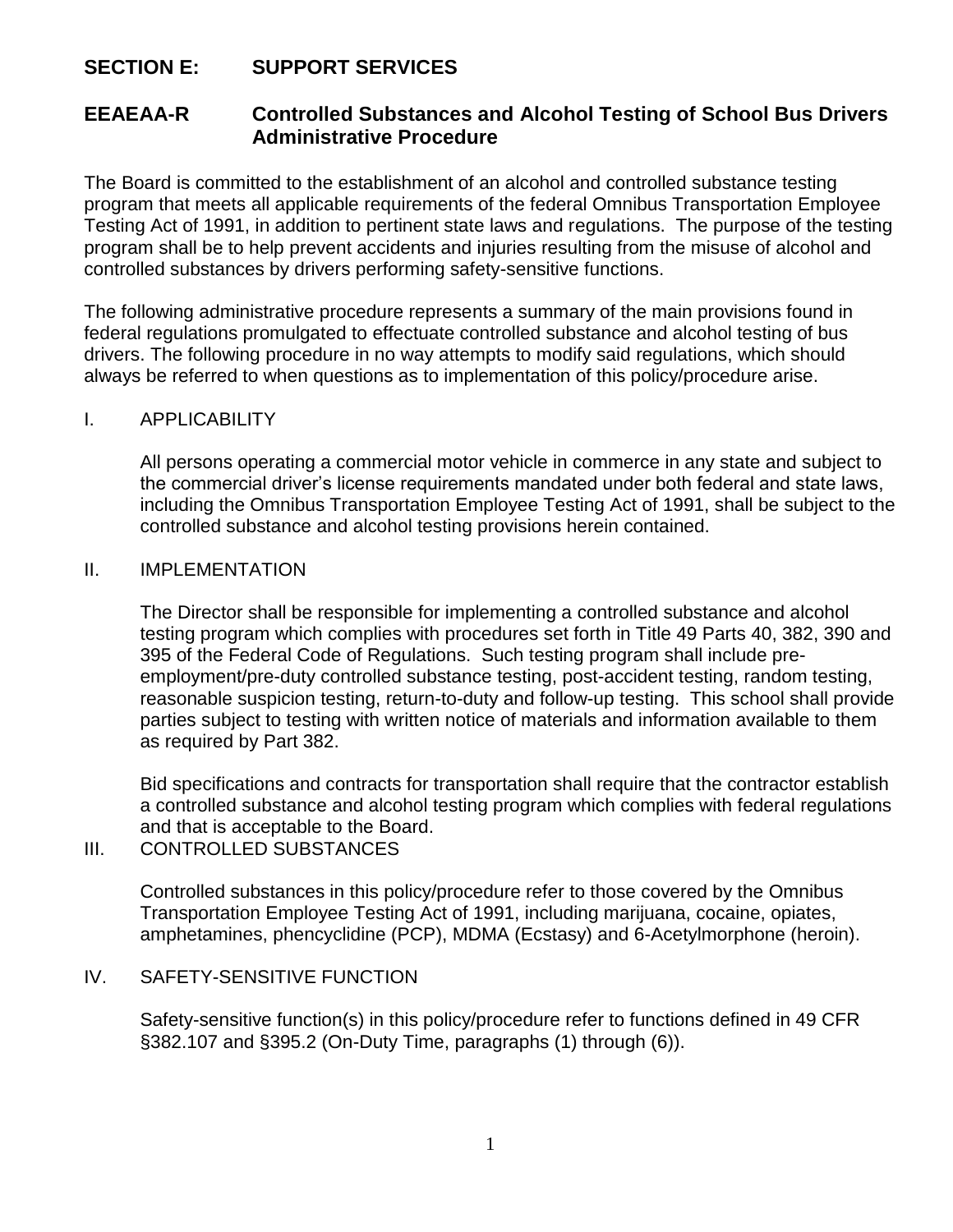## V. PROHIBITIONS

All drivers subject to this policy shall be prohibited from:

- A. Using any alcohol while on duty and four (4) hours prior to going on duty;
- B. Possessing alcohol while on duty;
- C. Reporting for duty or remaining on duty while having an alcohol concentration of 0.02 or greater;
- D. Using any alcohol for eight (8) hours following an accident, or until they undergo a post-accident alcohol test, whichever occurs first;
- E. Refusing to submit to a required alcohol or controlled substance test(s);
- F. Reporting for duty or remaining on duty when using any controlled substance, except when use is pursuant to the instructions of a physician who advised the driver that the substance does not adversely affect the driver's ability to safely operate the vehicle; and
- G. Reporting for duty, remaining on duty, or performing a safety-sensitive function, if the driver tests positive for a controlled substance.

### VI. REQUIRED TESTING

- A. **Pre-Employment Testing.** Prior to the first time a driver performs a safety-sensitive function for the school, the driver shall undergo testing for controlled substances. However, no driver shall be subjected to pre-employment controlled substance testing prior to having been offered a position. Employment is conditioned upon a **verified negative** controlled substance test result.
- B. **Post-Accident Testing.** As soon as practicable following an accident, each surviving driver will be subject to alcohol and controlled substance testing as follows:
	- 1. Any driver performing safety-sensitive functions with respect to the vehicle if the accident involved loss of human life;
	- 2. Any driver who receives a citation under State or local law for a moving violation arising from the accident; and
		- a. Causes bodily injury to a person who, as a result of the injury, immediately receives medical treatment away from the scene of the accident; or
		- b. Should one or more motor vehicles incurring disabling damage as a result of the accident, require a motor vehicle to be transported away from the scene by a tow truck or other motor vehicle.
	- 3. In addition, the following provisions will also apply.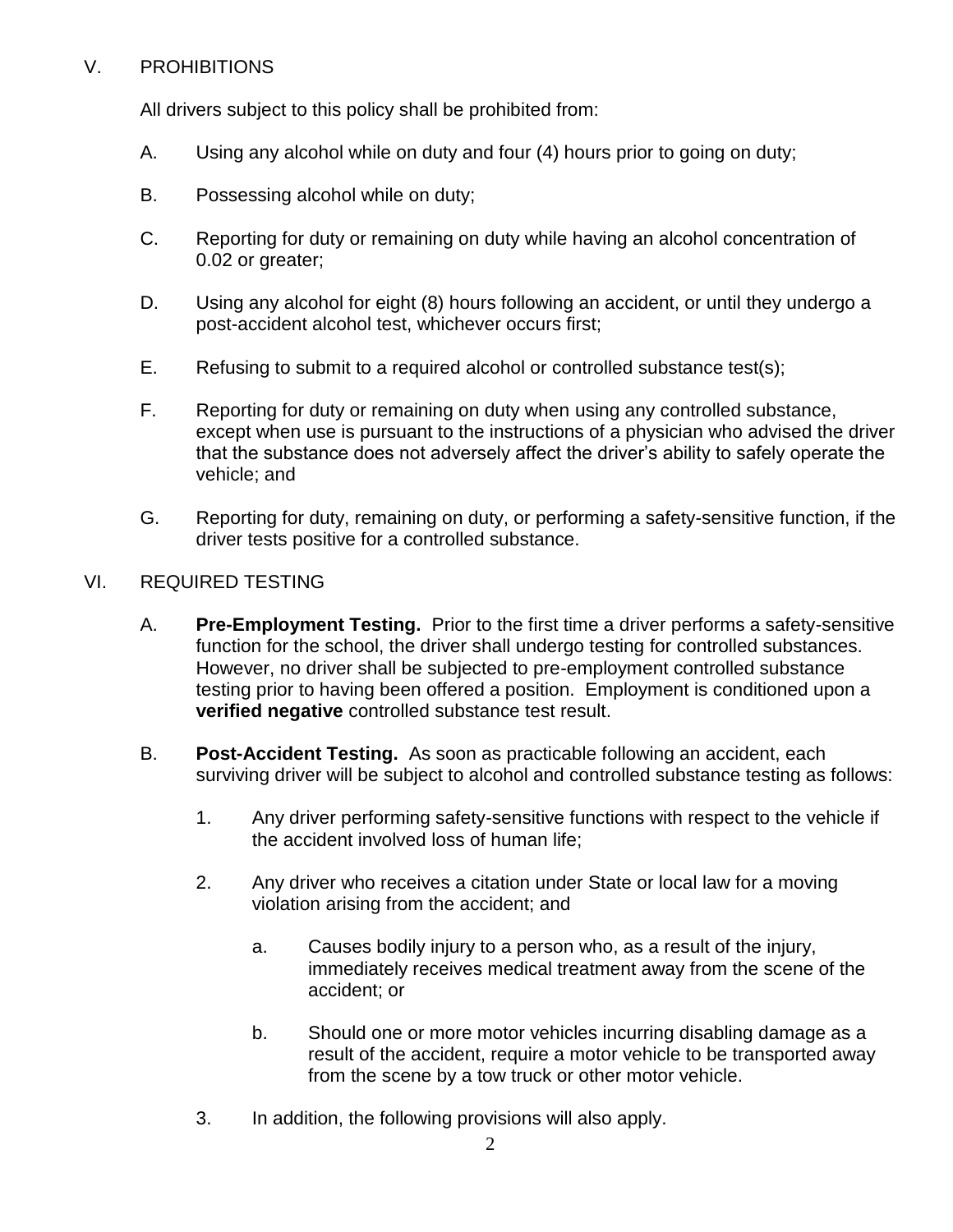- a. **Alcohol.** If a test required under this section is not administered within two (2) hours following the accident, the school shall prepare and maintain on file a record stating the reasons the test was not promptly administered. If a test is not administered within eight (8) hours following the accident, the school shall cease attempts to administer the test and shall prepare and maintain the same record. Records shall be submitted to the Federal Motor Carrier Safety Administration (FMCSA) upon request of the Associate Administrator.
- b. **Controlled Substances.** If a test required by this section is not administered within thirty-two (32) hours following the accident, the school shall cease attempts to administer the test and shall prepare and maintain on file a record stating the reasons the test was not promptly administered. Records shall be submitted to the FMCSA upon request of the Associate Administrator.
- C. **Random Testing.** All drivers subject to this policy/procedure will be subject to random and unannounced alcohol and controlled substance testing throughout the year.

Region 8 conducts random testing for alcohol and/or controlled substances through a consortium. The number of drivers to be tested may be calculated for each individual school or may be based on the total number of drivers covered by the consortium who are subject to random testing at the same minimum annual percentage rate under 49 CFR Part 382 or any Department of Transportation random testing rule.

D. **Reasonable Suspicion Testing.** All drivers subject to this policy/procedure shall submit to alcohol and controlled substance testing when the employer has reasonable suspicion to believe that the driver has violated the prohibitions found in Part V. of this procedure, with the exception of Part V. B. regarding alcohol possession. The school shall base its determination that reasonable suspicion exists requiring the driver to undergo such testing on observations concerning appearance, behavior, speech or body odors of the driver. When controlled substances are at issue, observations may include indications of the chronic and withdrawal effects of controlled substances.

In addition, the following provisions also apply.

1. **Alcohol.** Alcohol testing will be performed only if the aforementioned observations are made during, just preceding, or just after the period of the work day that the driver is required to be in compliance with this policy/procedure. If a test required under this section is not administered within two (2) hours following the reasonable suspicion determination, the school shall prepare and maintain on file a record stating the reasons the test was not promptly administered. If a test required under this section is not administered within eight (8) hours following a determination that reasonable suspicion exists, the school shall cease attempts to administer an alcohol test and shall state in the record reasons for not administering the test. The school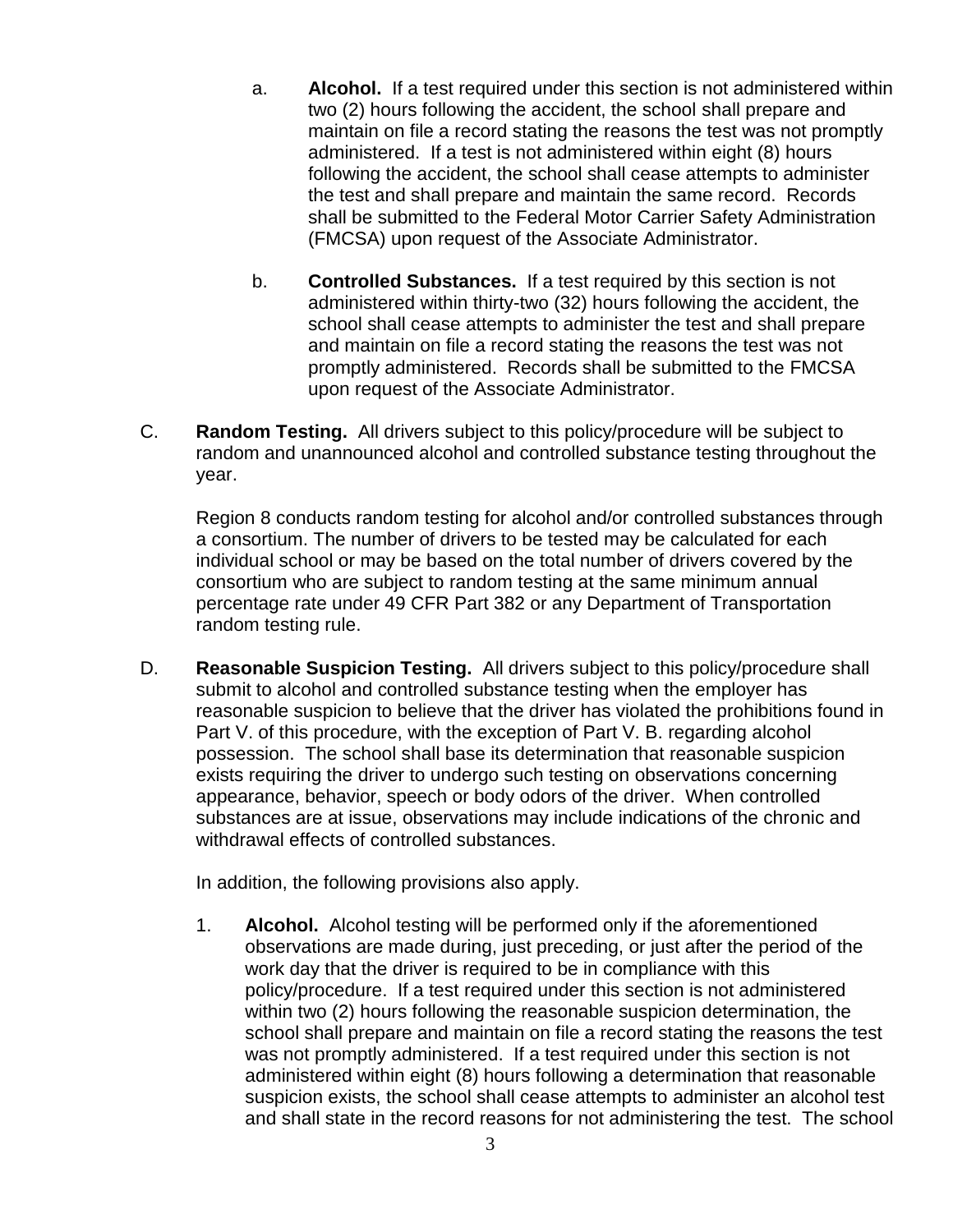shall submit to the FMCSA records of tests required by this section that were not completed within eight (8) hours according to the mandates of 49 CFR §382.307 (3).

- 2. **Controlled Substances.** The school shall, within twenty-four (24) hours or before the results of the controlled substances test are released, whichever is earlier, create a written record of the observations leading to a controlled substances test which shall be signed by the supervisor or school official making said observations.
- E. **Return-to-Duty Testing.** Prior to returning to duty requiring the performance of safety-sensitive functions when a driver has engaged in conduct prohibited under this policy/procedure, the driver shall undergo a return-to-duty alcohol and/or controlled substances test(s) as appropriate.

Drivers found to have engaged in prohibited conduct under the alcohol provisions of this policy/procedure will not be permitted to return to duty unless the subsequent alcohol test reveals a result less than or consistent with federal and state standards. In cases involving controlled substances, a **verified negative** result is necessary before a driver may return to duty.

F. **Follow-up Testing.** In the event that a driver has been found to have been in violation of the prohibitions herein contained and is identified as requiring assistance in resolving problems associated with alcohol and/or controlled substances, the school shall require the driver to submit to at least six (6) unannounced follow-up alcohol and/or controlled substances tests during the first twelve (12) months after returning to duty. Follow-up tests will be unannounced and may continue for up to sixty (60) months after returning to duty. Follow-up alcohol testing shall be conducted only when the driver is performing, just before, or just after ceasing to perform safety-sensitive functions.

## VII. REFUSAL TO SUBMIT TO TESTING

All drivers who are required by federal regulations to submit to controlled substance /alcohol testing must do so immediately upon being directed to submit to the test(s). A driver's refusal to submit to testing will subject the driver to immediate removal from the performance of safety-sensitive functions. In addition, failure to comply with Federal regulations or this procedure is grounds for disciplinary action up to and including dismissal. Any of the following actions on the part of a driver constitutes a refusal to submit to a test:

- A. Failure to provide adequate specimens/samples of substance(s) undergoing testing, including but not limited to breath and urine, without a valid medical reason;
- B. Engaging in conduct which obstructs the testing process; and
- C. Refusal by an employee to complete and sign testing forms.
- VIII. TRAINING FOR SUPERVISORS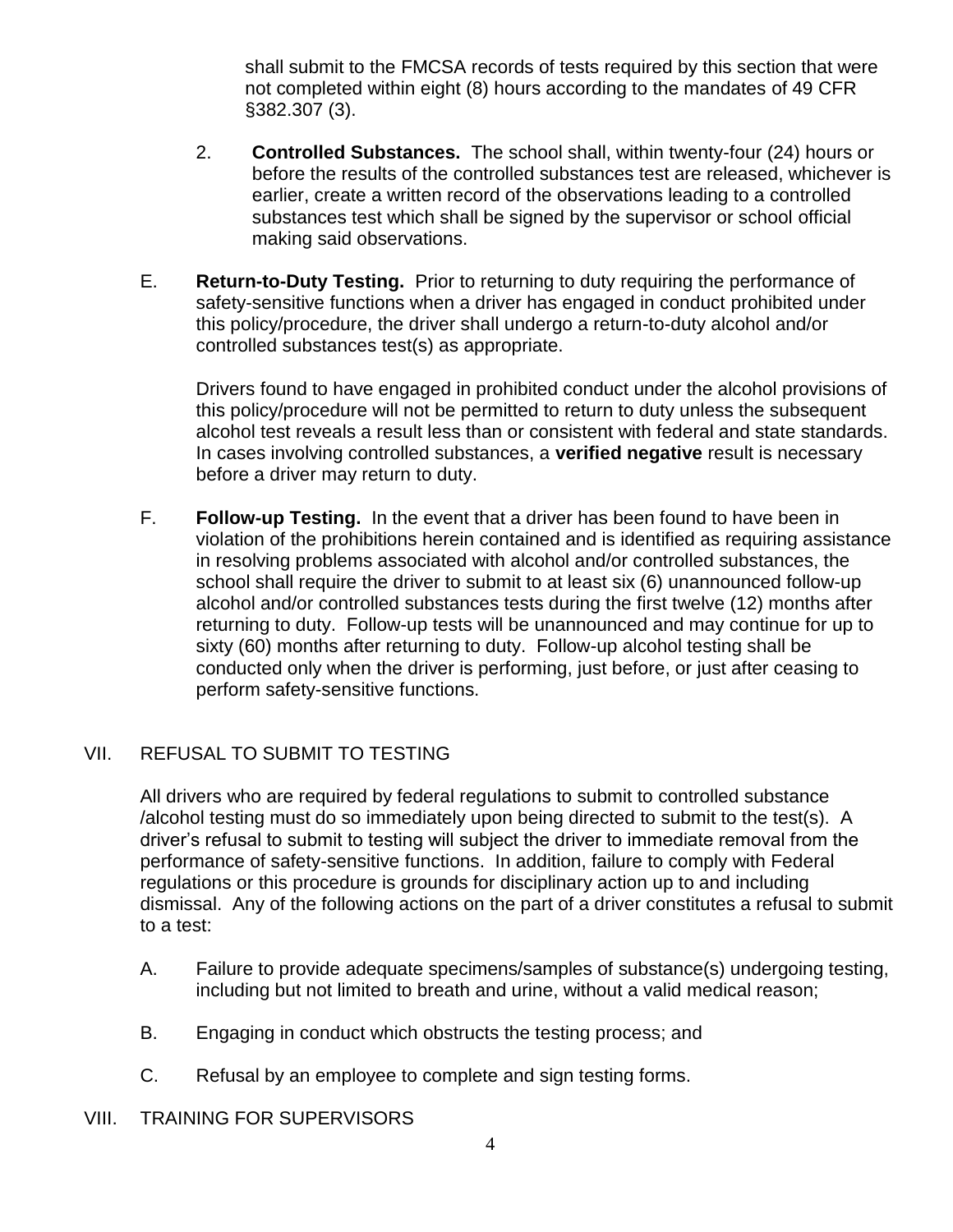This school will assign persons who will be designated to determine whether reasonable suspicion exists to require a driver to undergo testing under Part 382, with at least sixty (60) minutes of training on alcohol misuse and receive at least an additional sixty (60) minutes of training on controlled substances. Training shall cover the physical, behavioral, speech, and performance indicators of probable alcohol misuse and use of controlled substances.

#### IX. ENFORCEMENT

This school, in its independent authority as an employer, shall subject any driver who violates this policy/administrative procedure or Federal regulations to potential disciplinary action up to and including dismissal, except to the extent that any state law or collective bargaining agreement requires otherwise.

In addition, any driver who refuses to submit to a post-accident, random, reasonable suspicion, return-to-duty or follow-up test(s) shall not perform or continue to perform safetysensitive functions. Furthermore, no driver tested and found to have an alcohol concentration of 0.02 or greater but less than 0.04 shall perform or continue to perform safety-sensitive functions including driving a commercial motor vehicle until the start of the driver's next regularly scheduled duty period, but not less than twenty-four (24) hours after the test was administered.

#### X. RECORDS

Employee controlled substance and alcohol tests and results shall be maintained under strict confidentiality in a secure location with controlled access and released only in accordance with law. A driver, upon written request, shall receive copies of any records pertaining to their use of controlled substances or alcohol, including any records pertaining to their drug tests. Records shall be made available to subsequent employers or other identified persons only when expressly requested in writing by the driver.

#### XI. NOTIFICATIONS

Each driver shall receive educational materials prior to the school's commencement of alcohol and controlled substances testing. Such material will explain the requirements of the Code of Federal Regulations, Title 49 Part 382, and contain a copy of the Board's policy and administrative procedures for meeting these requirements. Representatives of employee organizations shall be notified of the availability of this information. The school shall also include in the package of informational material submitted to each driver, a statement certifying that they have received the informational material. The school shall maintain the original signed copy of the statement on file.

In addition to the aforementioned items, the school shall also make available to drivers and representatives of employee organizations information which shall identify:

- A. The person designated by the school to answer questions about the materials;
- B. The procedures that will be used to test for the presence of alcohol and controlled substances; protect the driver and the integrity of the testing processes, safeguard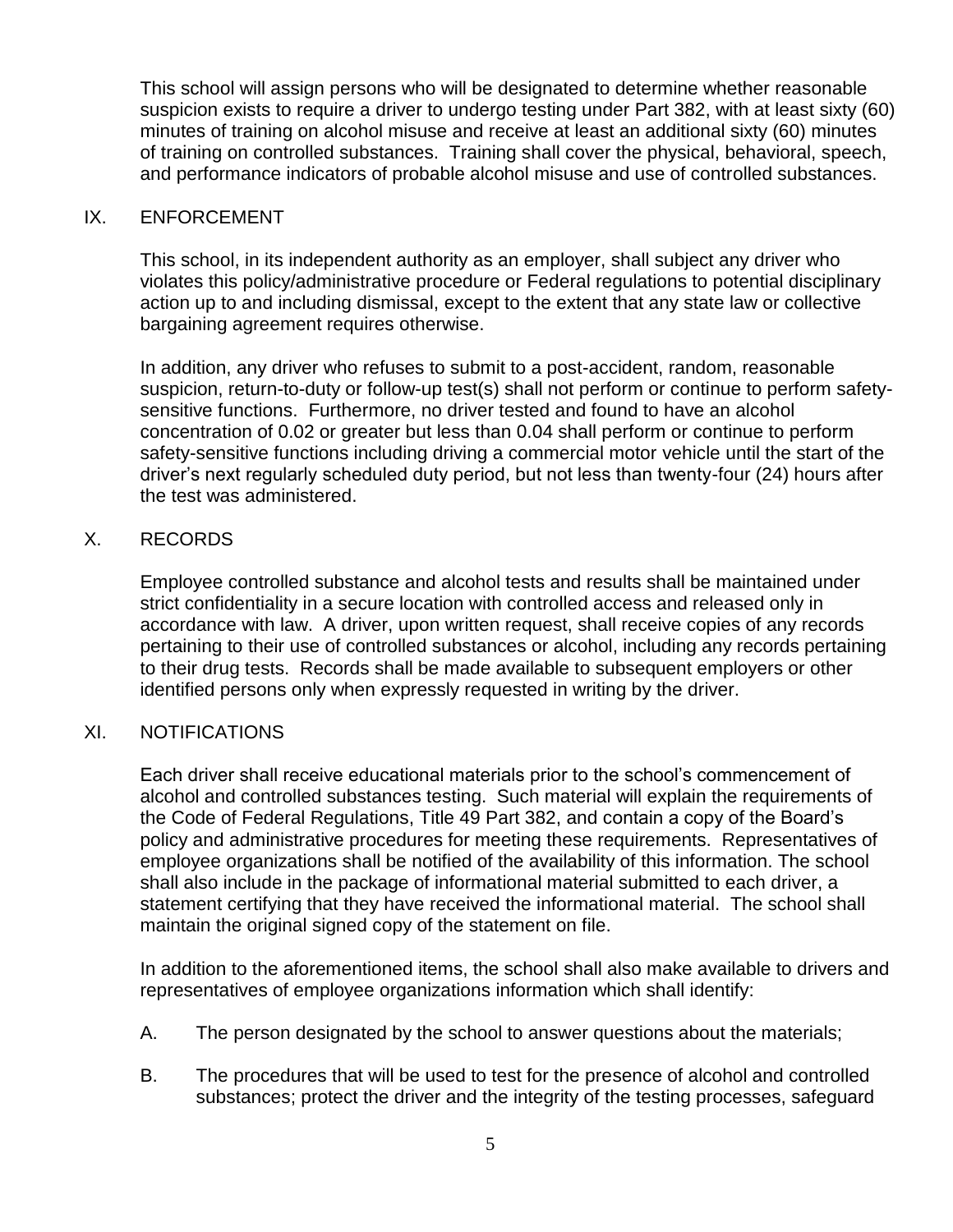the validity of the test results, and ensure that those results are attributed to the correct driver;

- C. Information concerning the effects of alcohol and controlled substances on an individual's health, work, and personal life; signs and symptoms of an alcohol or a controlled substance(s) problem (the driver's or co-worker's); and available methods of intervening when an alcohol or controlled substances problem is suspected, including confrontation, referral to any employee assistance program and/or referral to management; and
- D. Post-accident procedures that will make it possible for a driver to comply with postaccident testing before any driver operates a commercial vehicle.

This school shall also make available the following information:

- A. The results of pre-employment controlled substance test(s) if the applicant requests such results within sixty (60) calendar days of being notified of the disposition of the employment application; and
- B. The results of random, reasonable suspicion and post-accident controlled substance tests if the results are verified positive. The school shall also tell the driver which controlled substance(s) was verified as positive.

## XII. CONTROLLED SUBSTANCES

Drivers shall inform their supervisors if at any time they are using a controlled substance which their physician has prescribed for therapeutic purposes. Such substance may be used in conjunction with duty only if the physician has advised the driver that it will not adversely affect their ability to safely operate a commercial motor vehicle.

## XIII. REFERRAL, EVALUATION, AND TREATMENT

- A. **Referral.** A driver who has engaged in conduct prohibited by this policy/procedure shall be advised by the school of resources available to the driver in evaluating and resolving problems associated with the misuse of alcohol and use of controlled substances. The information the bus driver receives will include: names, addresses, and telephone numbers of substance abuse professionals, counseling and treatment programs, in addition to information relating to his/her responsibility with regard to payment of such services.
- B. **Evaluation/Treatment.** A driver who engages in such prohibited conduct shall be evaluated by a substance abuse professional who shall determine what assistance or treatment, if any, the employee needs in resolving controlled substance(s) use.

## XIV. RETURN TO DUTY

If a school has not discharged a driver due to their engagement in prohibited conduct under this policy/procedure, the bus driver must, prior to returning to safety-sensitive duties:

A. Undergo return-to-duty testing and obtain an alcohol concentration level of less than 0.02 and/or a verified negative test for controlled substances;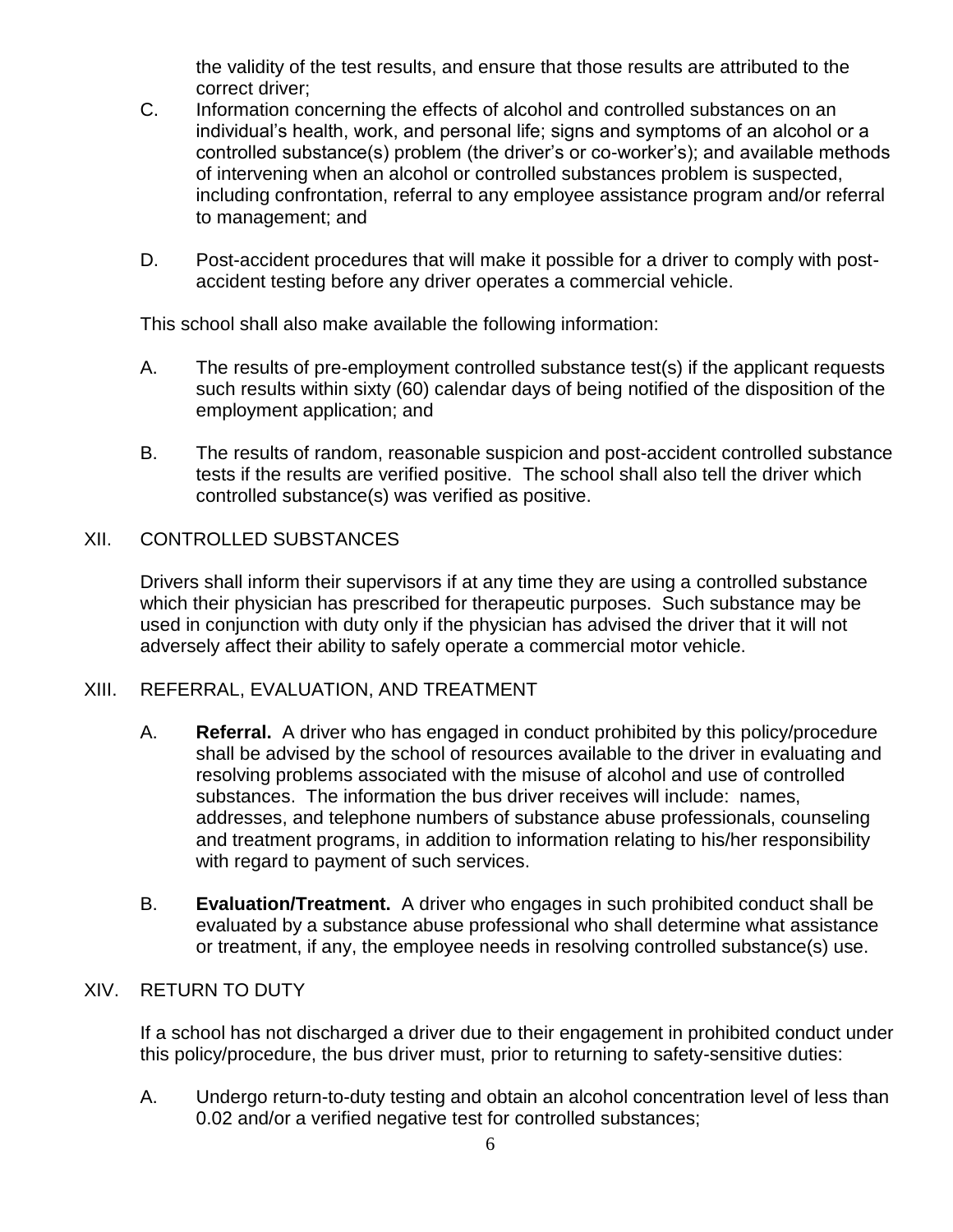- B. Have been evaluated by a substance abuse professional; and
- C. Have followed prescribed and/or recommended treatment.

### XV. OTHER POLICIES/PROCEDURES

Nothing contained in this administrative procedure shall prevent the Board from establishing and enforcing independent policies/procedures relating to the possession, being under the influence of, distribution, sale or use of alcohol or controlled substances or any misconduct associated therewith and the penalties for violation of those policies/procedures, up to and including dismissal.

Legal References: 49 CFR Parts 40, 382, 390, 395 26 MRSA §§ 681(8)(B); 685(2); 689

Cross Reference: EEAEAA – Controlled Substances and Alcohol Testing of School Bus Drivers

| First Reading: | 8/28/02, 6/23/10, 11/18/20 |
|----------------|----------------------------|
| Adopted:       | 9/25/02, 8/25/10, 12/16/20 |
| Revised:       | 8/25/10, 11/2/20           |
| Reviewed:      | 2/24/10, 6/15/15           |